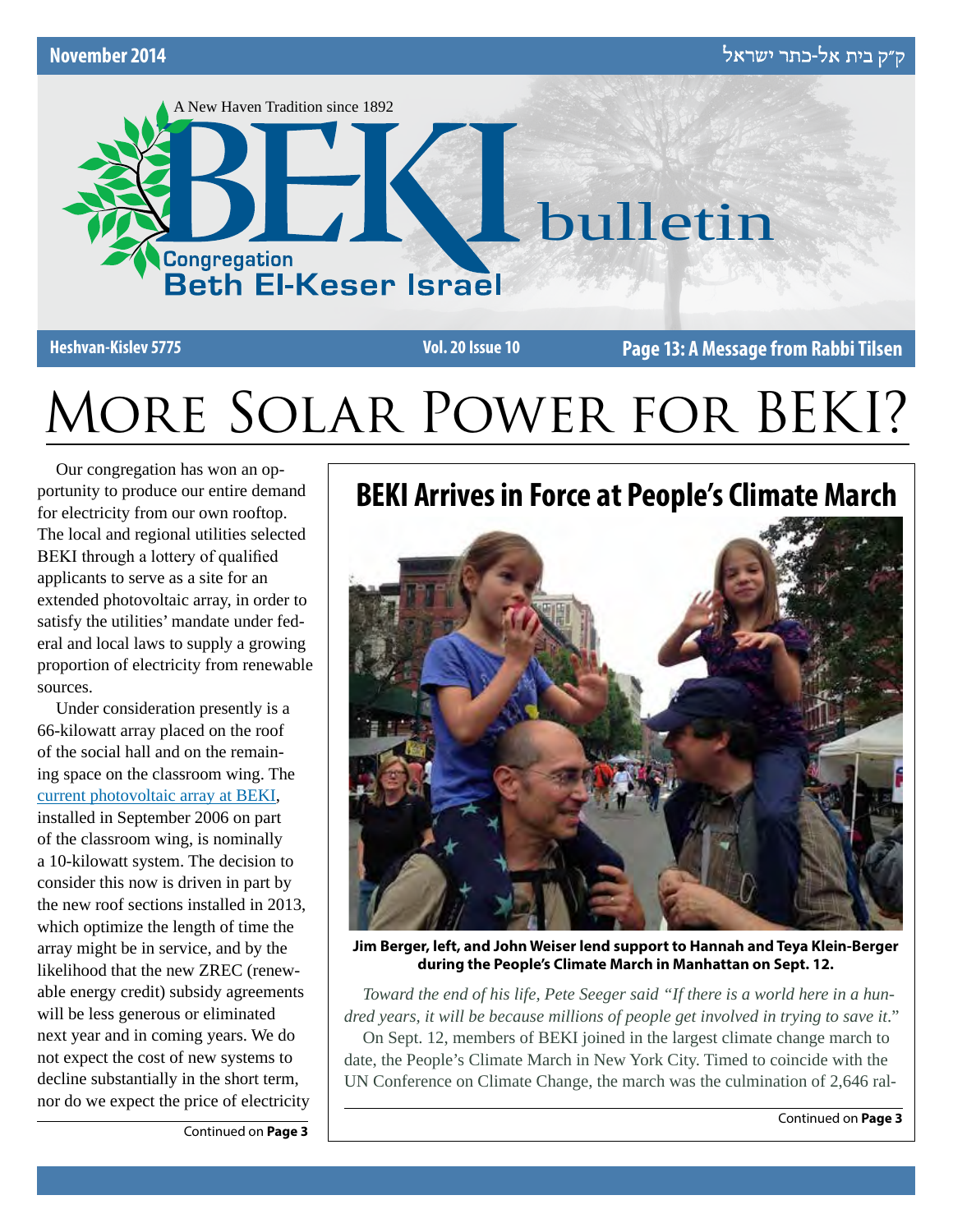## **Benefit Congregation Beth El-Keser Israel**

**Ask us about establishing a fund, trust or annuity to ensure BEKI's future.**

**Charitable giving strengthens our Community and provides the donor with tax savings.**

**Stephen Glick** *Chair, Board of Trustees*

lewish Foundation of Greater New Haves **Lisa A. Stanger, Esq.** *Director* **203 387-2424 x382**  $l$ stanger@jewishnewhav

(@)



## **BEKI Bulletin**

The newsletter is published monthly by Congregation Beth El-Keser Israel for the benefit of its members.

Congregation Beth El-Keser Israel is affiliated with the United Synagogue of Conservative Judaism.

To contribute articles or for inquiries regarding membership:

- Call the Synagogue office: (203) 389-2108
- Write: 85 Harrison Street, New Haven, CT 06515-1724
- Email: [jjtilsen@beki.org](mailto:jjtilsen@beki.org)
- Visit our web page: [www.beki.org](http://www.beki.org)

For advertising information, call the synagogue office.

Deadline for submission of ads or articles is the first of the month preceding publication.

Annual subscription is \$36

BEKI Bulletin © 2014 Congregation Beth El-Keser Israel.

A Message from Rabbi Tilsen & Dear Rabbi © 2014 Jon-Jay Tilsen. All rights reserved.

| Editor           | Rabbi Jon-Jay Tilsen |
|------------------|----------------------|
| Associate Editor | Donna Levine         |
| Associate Editor | Donna Kemper         |
| Associate Editor | Herbert Winer        |
| Photographer     | Charles Ludwig       |
| Layout & Design  | <b>Bruce Oren</b>    |

#### **Amazon Commission**

If you are buying items from Amazon and use the link on BEK[I's home page beki.o](http://www.beki.org)rg (bottom) then BEKI will receive a small commission on the sale at no cost to you. Bookmark our link.

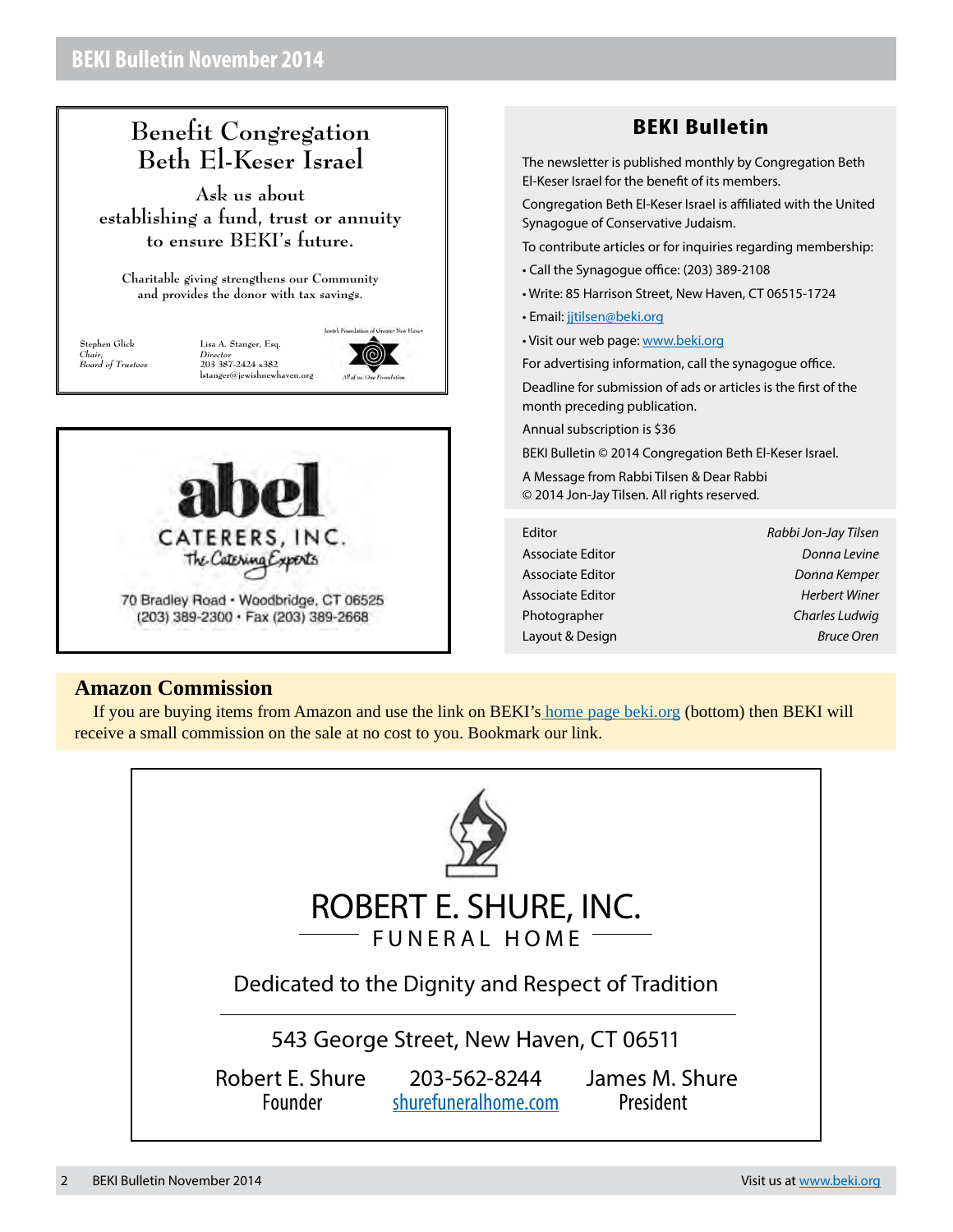#### **Solar** Continued from **Page 1**

supplied by the utility to decline in the long term.

The cost to purchase and install a 66-kilowatt array at BEKI is about \$180,000. Net of maintenance and other costs, the array would return at least \$18,000 a year to BEKI in saved electric costs and the utility subsidy to BEKI for the first 15 years, and about \$10,000 a year in years 16 to 25 or beyond, expressed in current dollars and assuming electric rates do not change substantially in the next 25 years.

Such a return would represent a significant continuing benefit to the synagogue. It would also be one way to implement and express our desire to reduce our consumption of fossil fuels, and could reduce the stress on the local electric grid.

Where do we get \$180,000? The Congregation recently completed a major fundraising program, BEKI-

120, and is presently completing a significant building renovation (see "Windows 2014 Update" this issue). There is reluctance to undertaking an elective fundraising campaign that would, at least in some unknown measure, compete with and detract from the necessary Annual Campaign or an appeal to provide for some possible imminent building repair such as roof replacement. (The roofs over the social hall and classroom wing are new, but the roofs over the sanctuary and lobby-office are about to sing *Adon Olam*.) For these reasons, there is a disinclination to launch a broad-based campaign.

However, it is possible that some members or supporters might be motivated or inspired to support a Solar program in a way that will on balance provide more funding for all of our needs. The significant savings would provide relief to our budget that might make it easier to proceed with other needed projects. While our fundraising has to depend on our members, it is

possible that additional support could be found elsewhere such as through a Connecticut corporate donor who can take advantage of available tax credits for solar projects, or other supporters who just want to help in this worthy effort.

Congregation Beth El-Keser Israel seeks to be a model urban institution and to promote good citizenship among its members. The community seeks to comply with the Biblical law of תשחית בל *bal tashḥit*, which prohibits destruction of the natural environment and wasting of resources. The congregation aims to put the *conserve* into Conservative Judaism.

If you are interested in learning more about this proposal, or might like to participate in planning and execution of fundraising or installation, or would like to be asked to be a major donor should the plan be adopted, please contact Vice President Yaron Lew, Rabbi Tilsen or President Andy Hirshfield.

文文

**Climate March** Continued from **Page 1**

lies in 162 countries. Many Connecticutians traveled to the event by train, organized by the Interreligious Eco-Justice Network. Marchers were stratified by association and type: indigenous people; climate justice groups; organizations for families, labor, students, elders; renewable energy & food and water groups; environmental organizations; anti-corporate campaigns; peace & justice groups; scientists; faith groups; LGBTQ groups; and people representing communities, neighborhoods, cities, states and countries.

The BEKI Green Team got into it for the street theater.

Thanks to Shoshana Zax & John Weiser, Karel Koenig, and Steven Stoll for mentioning the March in his High Holiday shout-out. If you would like to be involved in environmental action at BEKI, contact the Green Team at akosowsky@snet.net.



**Marchers raise their hands during a moment of silence for the estimated half-million-strong demonstration.**

⋩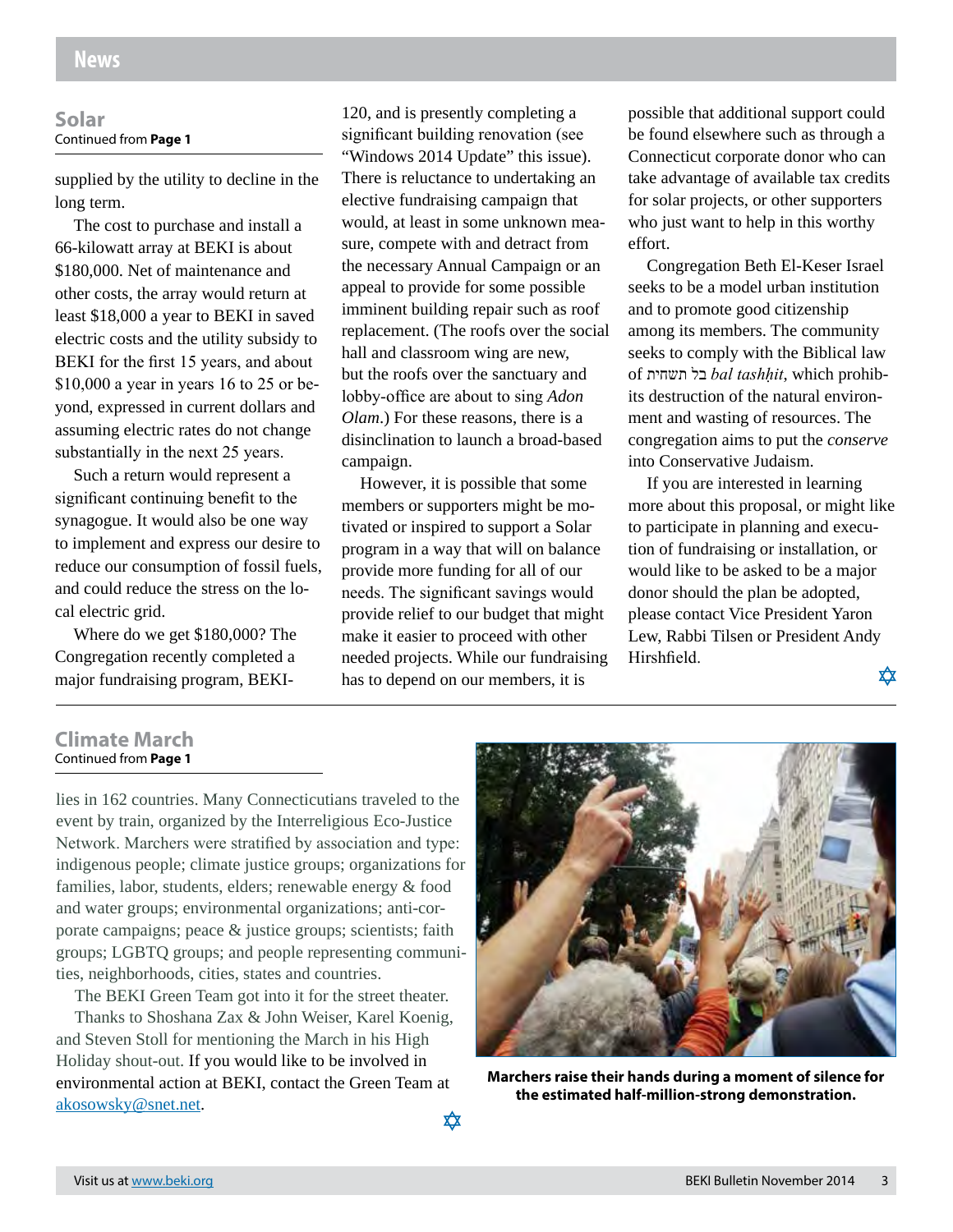## המקום ינחם

*HaMaqom Yinahem*

With sorrow we note the passing of

**Daniel Michael**

**Chester Tomkins**

**Tillie Hausler,** grandmother of Andy Hausler

*May the Almighty comfort those who mourn*

## **Mazal Tov**

• Mazal tov to Robert & Jane Stern on the birth of their granddaughter Dorey Lila Stern, born to Sarit & Adam Stern in Elul; and mazal tov on the birth of their granddaughter Aviva Simone in Sivan.

• Alice & Paul Kosowsky on the birth of a grandchild.

• Mark Abraham, executive director of DataHaven, has received an "Impact Award" from the Community Indicators Consortium in Washington, DC

## **Benei Mitzva Celebrations Upcoming**

**Elijah Freiman**, son of Jonathan Freiman & Rachel Light, and of the late Amy Aaland, Nov. 7-8, *parashat VaYera*



**Alice & Paul Kosowsky's grandchild.**

## **Shabbat Afternoon Singing Circle**

The days are getting shorter, but there's still time to sing on Shabbat afternoons at BEKI

From November through March, join us on the first Shabbat of the month for the minha (afternoon) service, followed by an informal singing circle, and then the maariv (evening) service and havdala.

Everyone is welcome. We'll provide the songbooks, with Hebrew and transliteration; if you have a new song to teach, please bring copies of the words.

Dates: Nov. 1, Dec. 6, Jan. 3, Feb. 7 and March 7. Shabbat minha service begins 20 minutes before sunset.

Questions? Contact Carole Bass (but not on Shabbat): bass.carole@gmail.com or (203) 397-3046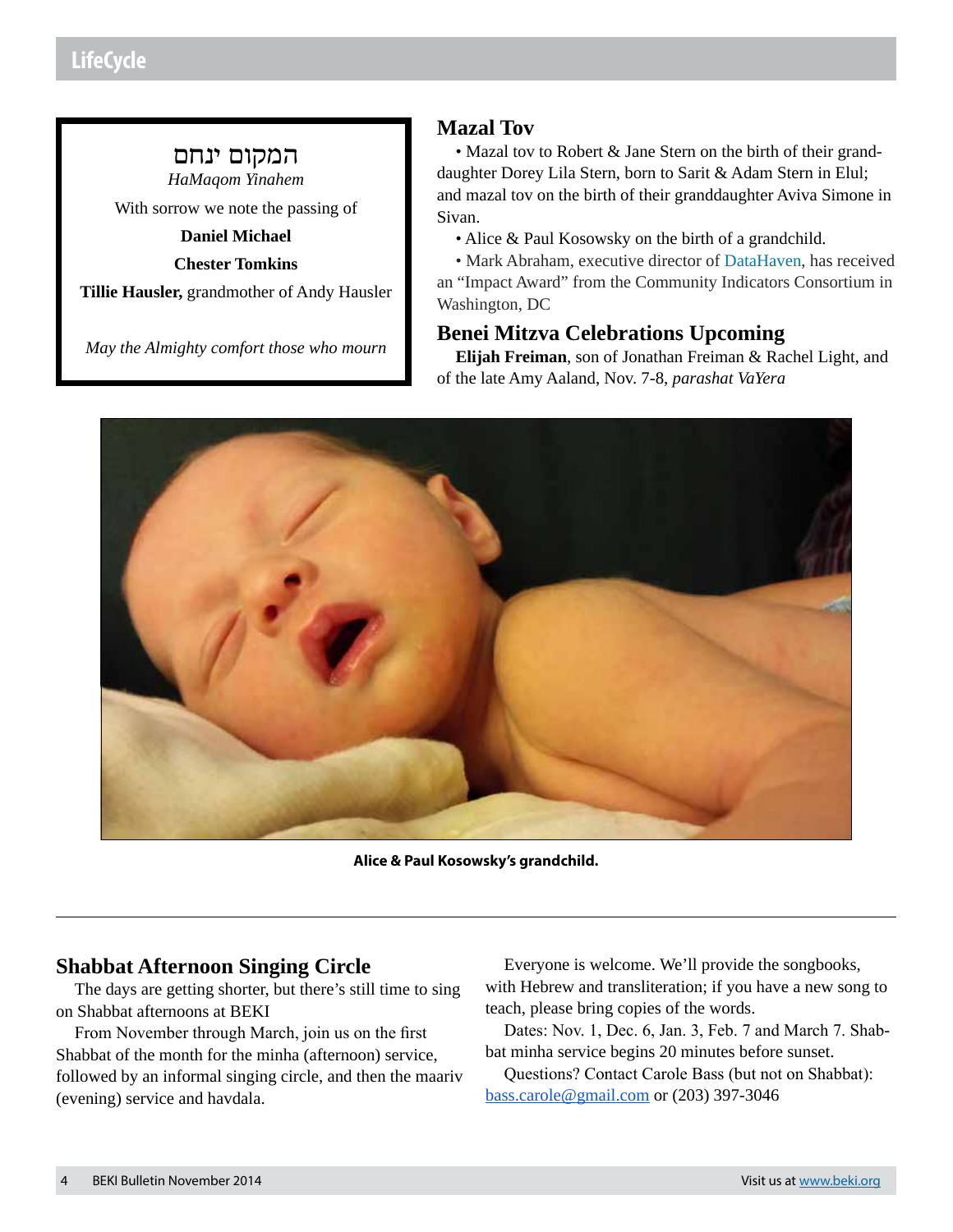#### **Rabbi's Tzedaqa Fund (minimum \$25)**

- Thomas & Marisol Moycik in memory of Rosa M. Sanchez
- Jeff Granoff in memory of Sherman Granoff
- Honoring the memory of Muriel Kaltman
- Robert & Jane Stern and Family marking the yahrzeit of Léon Stern, father of Robert Stern
- Helene & Edward Vanderhoef in memory of Morris Schnitman and family
- Bruce Tomkins in memory of Chester Tomkins

#### **Qiddush Sponsors (minimum \$280)**

- Rachel Bashevkin & Eric Dunsker
- Herb & Hannah Winer
- The Goodwin & Lampert families
- The family of Kinneret Levene Magid

#### **Chai Fund (minimum \$18) to support synagogue operations**

- To Rick Goodwin & Rachel Lampert and family with sympathy on the passing of Paul "Pat" Goodwin by Maxibe Lampert
- To Jessie Claire Goodwin in honor of her Bat Mitzva by Maxine Lampert
- To Jessie Claire Goodwin in honor of her Bat Mitzva by Dan & Steph Jacoby
- To Alan & Sally Abramovitz in honor of the birth of their granddaughter by Bobbie & Harold Miller
- To Liora & Yaron Lew and family with sympathy on the passing of Mendel Lazar by Penny & Marc Alper
- To Rick Goodwin & Rachel Lampert and family by Jayne & David Stockton
- To Betty & Art Levy with sympathy on the passing of Mayer Riff by the Avni-Singer family
- To Betty & Art Levy with sympathy on the passing of Mayer Riff by the Freiman-Light family
- To Betty & Art Levy with sympathy on the passing of Mayer Riff by Rachel Lovins &

Andrew Hogan

- To Betty & Art Levy with sympathy on the passing of Mayer Riff by Joanne Foodim & Rob Forbes
- To Herb & Hannah Winer with sympathy on the passing of Fruma Ginsburgh by Gloria Cohen
- To Betty & Art Levy with sympathy on the passing of Mayer Riff by Gloria Cohen
- To Betty & Art Levy with sympathy on the passing of Mayer Riff by Steve & Rachel Wizner
- To Betty & Art Levy with sympathy on the passing of Mayer Riff by Lisa Stanger & Greg Colodner
- To Herb & Hannah Winer with sympathy on the passing of Fruma Ginsburgh by Morris Bell & Raina Sotsky
- To Betty & Art Levy with sympathy on the passing of Mayer Riff by Morris Bell & Raina Sotsky
- To Betty & Art Levy with sympathy on the passing of Mayer Riff by Caryl & Michael Kligfeld
- To Herb & Hannah Winer with sympathy on the passing of Fruma Ginsburgh by David & Darryl Kuperstock
- To Betty & Art Levy with sympathy on the passing of Mayer Riff by David & Darryl Kuperstock
- To Herb & Hannah Winer with sympathy on the passing of Fruma Ginsburgh by The Freiman-Light family
- To Herb & Hannah Winer with sympathy on the passing of Fruma Ginsburgh by Rhoda Zahler Samuel & Al Samuel
- To Herb & Hannah Winer with sympathy on the passing of Fruma Ginsburgh by Steve & Rachel Wizner
- To Herb & Hannah Winer with sympathy on the passing of Fruma Ginsburgh by Joanne Foodim & Rob Forbes
- To Herb & Hannah Winer with sympathy on the passing of Fruma Ginsburgh by Rachel Lovins & Andrew Hogan
- To Betty & Art Levy with sympathy on the passing of Mayer Riff by Lynn & Jay Brotman
- To Herb & Hannah Winer with sympathy on the passing of

Fruma Ginsburgh by Linda Schultz & Howard Gralla

- To Betty & Art Levy with sympathy on the passing of Mayer Riff by Linda Schultz & Howard Gralla
- To Herb & Hannah Winer with sympathy on the passing of Fruma Ginsburgh by Rita & Nadav Sela
- To Betty & Art Levy with sympathy on the passing of Mayer Riff by Rita & Nadav Sela
- To Liora & Yaron Lew and family with sympathy on the passing of Mendel Lazar by Harriet Friedman, Charles Bruce  $&$  family
- To Sara Labowe & family with sympathy on the passing of Ronald Labowe by David & Darryl Kuperstock
- To Sara Labowe & family with sympathy on the passing of Ronald Labowe by Rhoda Zahler Samuel & Al Samuel
- To Sara Labowe & family with sympathy on the passing of Ronald Labowe by Gloria Cohen
- To Betty & Art Levy with sympathy on the passing of Mayer Riff by Harriet Friedman, Charles Bruce and family
- To Sara Labowe & family with sympathy on the passing of Ronald Labowe by Harriet Friedman, Charles Bruce and family
- To Charlie Ludwig with sympathy on the passing of Violet Ludwig by Ed Silverstein
- To Jessie Claire Goodwin in honor of her Bat Mitzva by Gloria Cohen

#### **Synagogue Fund (minimum \$10) to support synagogue operations**

- To Betty & Art Levy with sympathy on the passing of Mayer Riff by Leon Cummings
- To Betty & Art Levy with sympathy on the passing of Mayer Riff by Dan & Sharon Prober
- To Herb & Hannah Winer with sympathy on the passing of Fruma Ginsburgh by Leon Cummings

#### **BEKI Religious School**

• To Betty & Art Levy with sympathy on the passing of Mayer Riff by Jay Sokolow & Ina Silverman

• To Sara Labowe & family with sympathy on the passing of Ronald Labowe by Ina Silverman & Jay Sokolow

#### **The Harold & Arthur Ratner Memorial Fund**

- To Ruth Blum in honor of her birthday by Betsy, Howie, Shilo, Indigo & Mikki Ratner
- To Madeline Wendy Rosenberg in honor of her upcoming Bat Mitzva by Betsy, Howie, Shilo, Indigo & Mikki Ratner
- To Indigo Ratner in honor of her 1st birthday by Grandma Betsy & Great-Grandma Mikki Ratner
- To Mikki Ratner in honor of her upcoming birthday by Betsy, Howie, Shilo & Indigo Ratner

#### **Yahrzeit Fund (\$5 minimum) to support synagogue operations**

- In loving memory of her husband Irving Kaufman by Florence Kaufman
- In memory of Al & Ruth Berman by Ruth Berman and Carol & James Levenson
- In memory of Carl Gesund by Hans & Irmgard Gesund
- In memory of Martha Miller Schwartz by Bobbie & Harold Miller
- In memory of Marsha Smith by Diane Smith
- In memory of Louis Epstein by Kranie & Earl Baker
- In memory of Rena Miller by Howard Miller
- In memory of Sarah Liner by Howard Miller
- In memory of Rena Miller by Richard & Vicki Miller
- In memory of Philip Auerbach by Sara-Ann & Hillel Auerbach
- In memory of Hannah Zarnes by Doris & David Sagerman
- In memory of Reneé Abend by David & Doris Sagerman
- In memory of Joseph Sagerman by David & Doris Sagerman
- In memory of Sol Kaufman by Lewis & Minna Kaufman
- In memory of Henry & Evelyn Cohen by Cliff & Donna Cohen
- In memory of David & Harriet Kroop by Cliff & Donna Cohen
- In memory of Sarah Feldman by Lois K. Feldman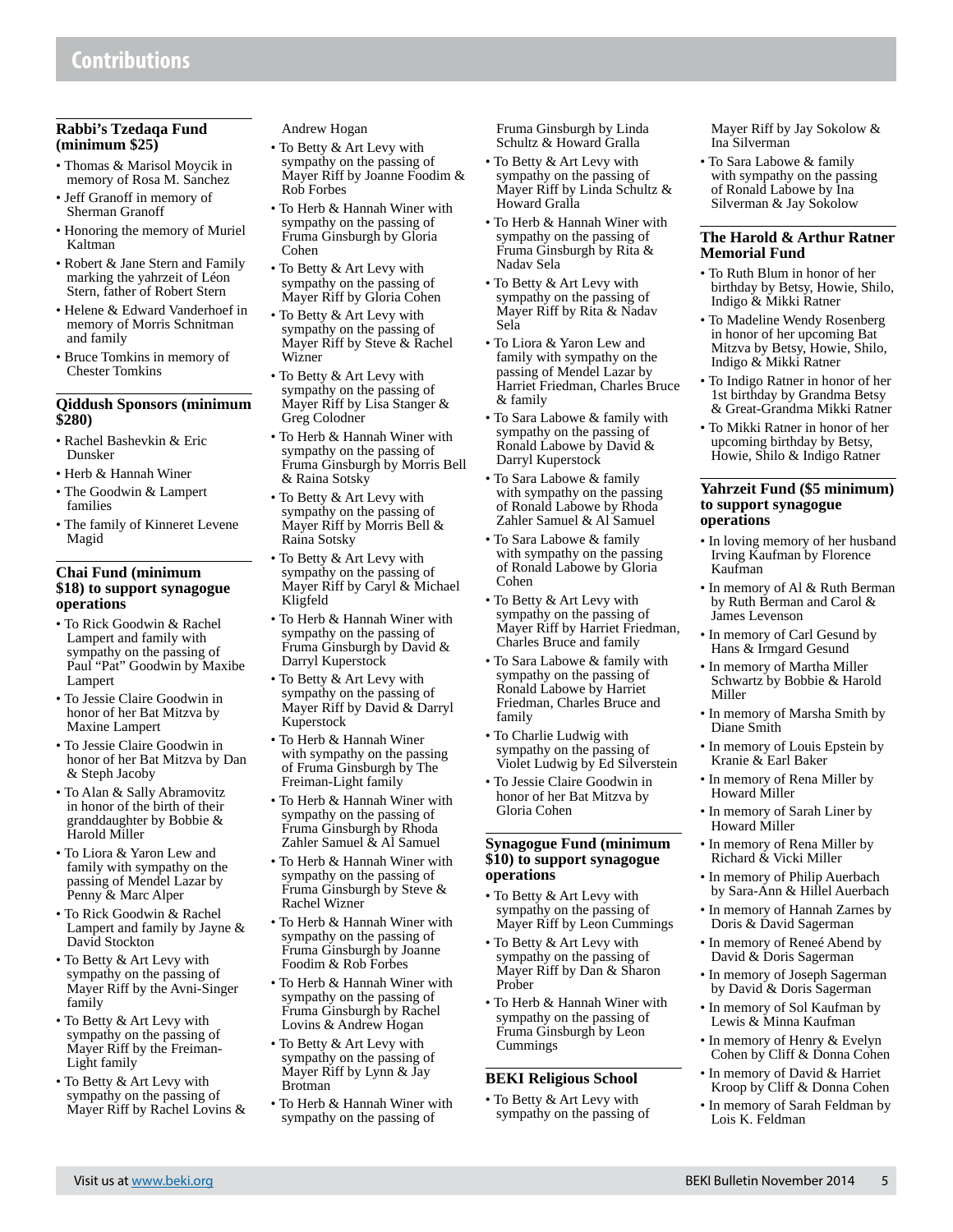#### **Thanksgiving connection to Sukkot**

We cannot be certain about what motivated the Pilgrim settlers to initiate a feast of thanksgiving; it is likely that they drew on a model well-known to them from the Bible they cherished. Seeing themselves as new Israelites in a new "promised land," they found inspiration from the Books of Leviticus and Deuteronomy, in which God commands the ancient Israelites to observe the Feast of Sukkot, "to rejoice before Adonai your God" at the time of the fall harvest (Lev. 23:40).

The sukka is a temporary structure. Its roof is thinly covered with branches, admitting sunlight, starlight, wind and rain, reminding us of the precariousness of our existence in the face of the forces of nature. But the sukka is also a reminder of the many reasons for which we feel grateful to God, for the fact that the other fifty-one weeks most of us are blessed to have solid roofs over our heads, clothes to wear, and food to eat.

Such was not always the case for the Pilgrims, who often contended with illness, meager rations, disappointed hopes, and death. During the very hard winter before the first "Thanksgiving," it is recorded that food became so scarce in some settlements that the daily ration of food per person

per day was five kernels of corn.

Like the Israelites' experience in the wilderness and that of the Pilgrims harsh years they endured as they strove to sink roots in this new land they were both people of great faith in God's great mercy and beneficence.

From the contemporaneous account of 1621, we know that there were three days of feasting, in the company of Native Americans. Thanksgiving and Sukkot come to remind us that there is far more to be grateful for in the world than a bounteous crop. Both of these holidays encourage us to stop and acknowledge the manifold blessings God bestows upon us each and every day.

#### **Thanks, Darryl**

Sisterhood would like to acknowledge Darryl Kuperstock for all her attention, efforts and work on the Book of Life project. As usual we could not have done this project without her help and advice at the level needed to complete it.

#### **Hanukah Merchandise**

Sisterhood Gift Store is offering new items for Hanuka. Please come in when we are open on Sunday from 11 a.m. to  $12:15$  p.m., Wednesday  $5 - 6:15$  p.m., and by appointment. Peggy will be happy to help as well during office hours on Mondays, Wednesdays, Thursdays and Fridays.

## **Secure Valuables**

Please do not leave valuables in the coatroom; put your name on your coat and other items.

#### **BEKI-BJ USY Lounge Nights**

Tuesdays 6:30 - 8 p.m. at BEKI. Pizza (from Edge of Woods), people, \$5. Nov. 4, Nov. 11, Dec. 2 & Dec. 16.

#### **USY HaNefesh Regional Kinnus**

Nov. 7-9, in Springfield, Mass.; USY membership required, to join contact Elie eas 273@gmail.com; register for event at www.tinyurl.com/hanefeshfall14 .

## **Motse'ei Shabbat Party**

Nov. 22, 4:30 - 8 p.m. at BEKI, planned especially for families with young children and welcoming everyone. Come for minha, maariv, and havdala, and stay for food, drink, and Nu Haven Kapelye. RSVP preferred but not required. Contact Steve Werlin shwerlin@gmail.com.

#### **Torah Reading**

Rachel Light  $r$  gutman@yahoo.com is coordinating To-

rah readings for Bereishit through Jan. 3. Thanks to David Wright for organizing the second half of the readings for Devarim.

#### **USY Free Birthright Israel Trip**

Info and registration at http://www.freejourneytoisrael. org/conservativeshutafim .

#### **Pie Day**

BEKI-BJ USY will be making frozen **Thanksgiving Pies** on Sunday Nov. 23 in the BEKI kitchen to raise money for tzedaqa. You can purchase frozen pies for your family or donate pies to Jewish Family Service of New Haven. Info Eva Gerber, VP of Social Action/Tikun Olam egerber@jhsct.org.

#### **USY International Convention, Atlanta**

Shabbat Dec. 21 to Thursday Dec. 25. Info Stefan Kostolitz at bekibjusy@gmail.com . Subsidies available. Event info http://www.usy.org/ic/ic2014/ . Registration deadline this week.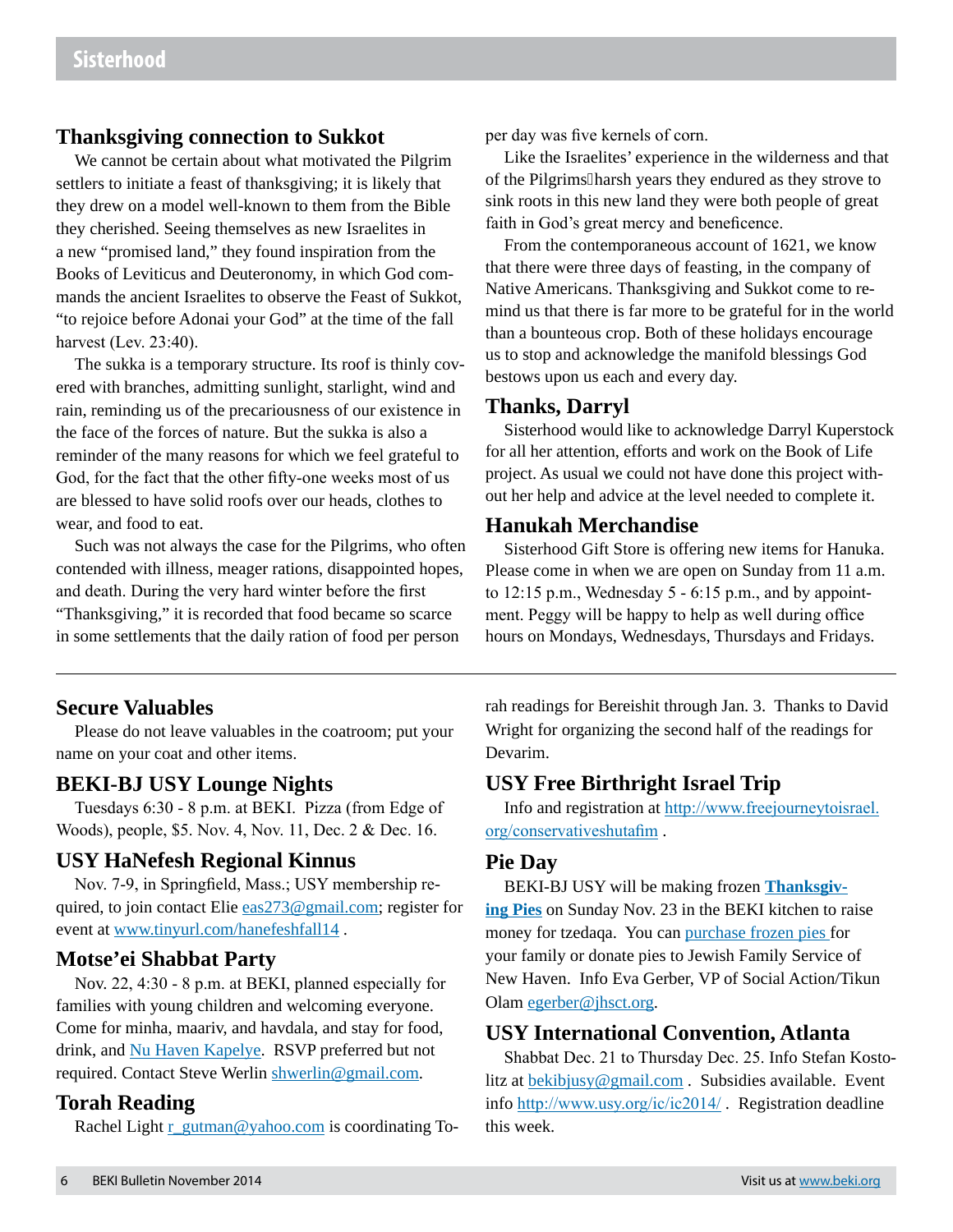## **Notes From Mora Ina**

I find it hard to believe we are so close to the middle of another academic year. This year we welcomed Matthew Gad who joins Talia Colten as a madrikha (teacher's aide).

Matthew will be writing occasional articles for the BEKI Bulletin and this is his first.

BRS has enjoyed some exciting "happenings" since school began in September.

Isaiah Cooper joined us for a few weeks and began teaching students tunes for the Qabbalat Shabbat service. Over Sukkot, BRS students



**Ina Silverman**

and teachers were joined by Rabbi Jon-Jay in the sukka to shake the lulav and etrog, sing some songs, and enjoy a snack outdoors. The tables and chairs inside the sukka were still wet from a rainy night, reminding everyone of the precariousness of the harvest season.

Right after Simhat Torah we celebrated the reading of Bereishit with a special Shabbat program. Students learned with their teachers and the new Israeli Young Emissaries, Ofir and Raz. Meanwhile, parents were busy discussing the two differing creation stories in Bereishit with Pam Reis, a local Torah scholar. Afterward families shared the qiddish-Lunch in honor of David Kuperstock's bar mitzva anniversary with the BEKI community.

In the coming weeks we look forward to our annual Hanuka party with Sisterhood's latkes, an "Art Day" when one of our BEKI artists will help us complete a project, and celebrating Shabbat together again.

## **Grateful Poll**

Matt Gad, our BRS roving reporter, asked students what they are grateful for. Here are their answers:

Students at the religious school in grades three through seven were thankful for a lot of different things. Mora Rena (Rita Sela's) third grade class told me what they were thankful for. Nate said he was thankful for his mom buying him clothes, and Elia was thankful for his mom and dad. His brother, Kian, was grateful to be living in a safe place, and Sara and Rebekah said they were thankful for their siblings. Sara has a brother, and her friend and classmate

Rebekah has three sisters. With Mora Shlomit and Mora Tikva, students in the upper grades identified adjectives that best described whatever they are thankful to have, and also had some personal reflections as well.

Success, having fun, having wealth, friendship, happiness, and peace were on the list that these kids were pleased to have in their daily lives. Additionally, they were thankful for being happy, having a healthy family and friends, and being able to do activities they like to do, like playing soccer. Talia was grateful to hangout with friends, being healthy and active, doing well in school, making new friends, and doing a lot of mitzvas. Other kids also talked about their enjoyment of playing games and watching movies, learning new languages, painting, drawing, being happy, playing sports and hanging out with friends and family." These kids should be very thankful to also have such wonderful teachers at BRS as well.

#### **Youth News**

Hello BEKI community.

USY and Kadima got off to a strong start in September with a dodgeball event at the Ezra Academy gym and tie-



dye event at BEKI. In October, USY gearied up for bi-weekly lounge nights at BEKI and a fall-themed chapter event. This month in November, USY plans their annual Thanksgiving Pies fundraiser to raise money for tzedaqa. Kadima moved into the fall season with social justice events, Shabbat dinners, and a Sukkot-themed event.

**Stefan Kostolitz**

Stay tuned to BEKI Happenings, BEKI's weekly e-newsletter, for event dates for USY and Kadima. If you're interested in joining USY or Kadima, please contact Stefan Kostolitz at bekibjusy@gmail.com, bekibjkadima@gmail.com, or (203) 213-1067.

– Stefan Kostolitz

Kadima USY Youth Group Coordinator

#### **Sukka Hop Review**

We had a total of 67 participants over the course of the hop. Thanks for your generous and kind and warm hosting. – Miriam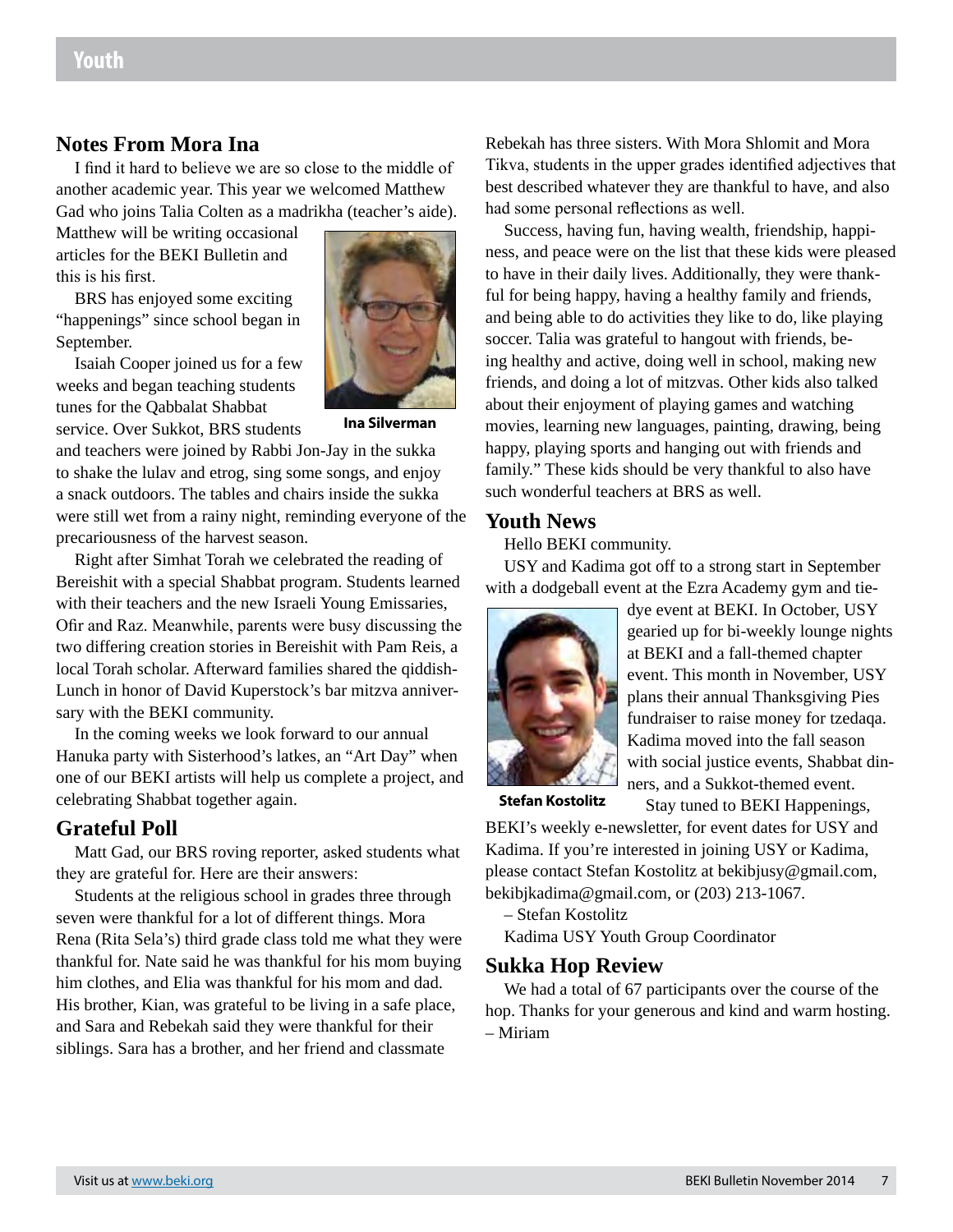## **Torah for the Hungry Mind – Adult Studies**

*Shabbatot (Saturdays)* דַּרְ שָׁנִים **Darshanim**

Darshan – *noun, plural* dar·sha·*nim*. Judaism. a preacher or teacher of Aggada or Halakha in a synagogue.

*Rabbi Tilsen has invited the following speakers to serve as guest Darshanim in the coming weeks:*

Robert Oakes, Shabbat morning Nov. 1, *parashat Lekh Lekha.*

Elijah Freiman, bar mitzva, Shabbat morning Nov. 8, parashat Vayera

Rabbi Eric Silver, Shabbat morning Nov. 15, *parashat Hayei Sara.*

Rabbi Murray Levine, Shabbat morning Dec. 6, *parashat VaYishlah.*

Michael Kligfeld, Shabbat morning Dec. 13, *parashat VaYeshev.*

#### **Shabbat Shalom Torah Study**

The *Shabbat Shalom Torah Study* meets every other Saturday morning at 10:45 to 11:45 in the office and is an ideal setting for veteran and novice shul-goers alike to explore the scriptural readings and liturgy of the day in a supportive setting. Led by renowned scholar and popular teacher **Steven Fraade,** with **Rabbi Alan Lovins, Rabbi Murray Levine, Nadav Sela, Isaiah Cooper, Rabbi Eric Silver, Jay Sokolow** and others, the Shabbat Shalom Torah Study is a nurturing exploration of practice and theory presented in a participatory, non-threatening and multi-generational setting. Many members who take advantage of this unique offering feel a deeper sense of awe born of increased understanding and appreciation of the Torah reading, Haftara (Prophetic reading) and liturgy.

The program often focuses on the scriptural readings, but also addresses the prayer liturgy and other topics related to the liturgical calendar, scriptural readings or current issues of concern.



**Robert Oakes**





**Michael Kligfeld**



**Steven Fraade**



**Jay Sokolow**

Everyone is welcome to participate regardless of religious status or background. It is suitable for mature, or at least well-behaved, youth along with adults.

For meeting dates, see a weekly calendar. Next dates are 1, 15, 29 November and 13, 27 December 2014.

**Rashi Study Group: Shemuel**

has begun the Book of Shemuel

#### *Mondays*



**Murray Levine**



**Jon-Jay Tilsen**

in its historical, literary and linguistic context. Visitors and new participants are welcome. Hebrew and English texts are available. The RSG meets immediately following the 7:00a *shaharit* morning service. With Jon-Jay Tilsen.

Each Monday morning from 7:45 to 8:30 adults meet in the Library Chapel to read Rashi's commentary on the TaNaKh (Hebrew Bible). The Rashi Study Group (RSG)

#### *Wednesdays*

#### **Hebrew Word of the Week**

*peshat* of the text, i.e., the meaning

The Wednesday morning service (shaharit) features a 180-second "Hebrew word of the Week" to promote the learning of Hebrew. The Hebrew language is highly structured. Most words are based on three-letter roots, and are made with a limited set of verb or noun forms. By learning a few dozen roots and a small set of word-forms, it is possible to roughly translate Hebrew words isolated from any context, something less often possible in English. The Word of the Week often relates to the weekly scriptural readings, enhancing personal study and public Torah discussion.

*"Word for the Week" will be on holiday recess from Hanuka through Jan. 7.*

#### **Rabbis' Study Group**

*Wednesdays with Murray* is a weekly study group exclusively for rabbis and other clergy, facilitated by Rabbi

Continued on **Page 9**

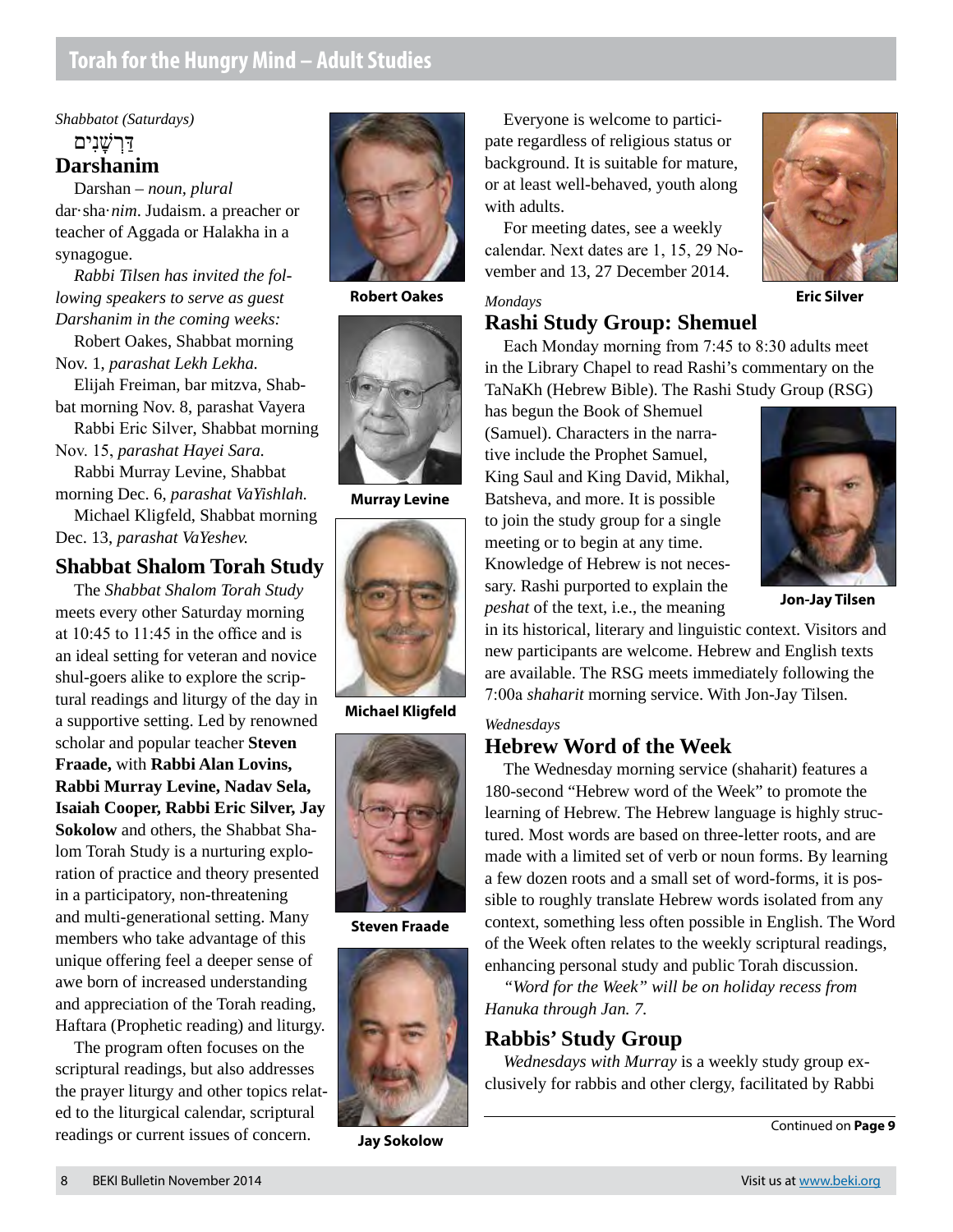#### **Adult Studies** Continued from **Page 8**

Murray Levine. The Wednesday study group affords local rabbis an opportunity to pursue their own *talmud torah* (Torah study) in a "safe" setting and with opportunities to learn from each others' experience and insight. The study group meets Wednesday mornings in the Rosenkrantz Family Library. For more information, call Rabbi Murray Levine at (203) 397-2513.

#### *Thursdays*

## **Mini Morning Learning Service**

The Thursday morning services are supplemented with commentary and teaching relating to the history, themes, choreography and language of the daily morning service. Shaharit service is from 8:15 to 9:15 on Thursdays; on other weekdays, the service begins at 7 a.m..

The service on Nov. 27, Thanksgiving morning, is from 9 to 9:40.

## **Sanhedrin Talmud Study Group**

The *Sanhedrin Talmud Study Group* meets on Thursdays during the lunch hour (noon to 1). The Group has met weekly since 1999. For some participants, this is their first direct experience with Talmud text; for others, it is a



continuation of a long journey. The Group focuses on the issues raised in the Talmud, with less attention to the technical aspects of the text. Knowledge of Hebrew or Aramaic is helpful but not required.

The Talmud, based on an oral text, has no beginning or end. One can begin study at any point; now is the best time. The Sanhedrin Talmud Study

**Isaiah Cooper**

Group meets in BEKI's Rosenkrantz Family Library. For information, contact Isaiah Cooper at his law office icooper@cooperlaw.net .

*The Sanhedrin Study Group will not meet on Nov. 27 and Dec. 25, nor on Jan. 1.*

*Every Day*

#### **Divrei Torah on the Web**

Commentaries on various weekly Torah portions and related topics by BEKI members and guests are available at http://beki.org/hungry.html . Recently added is Parashat BeMidbar Devar Torah by David Kuperstock, May 24, 2014.

#### **Want Hebrew?**

Contact Will Auriemme perfectexodus@gmail.com. ☎



**Participants attend an Elders of Zion session on "Training the Older Brain," led by Dr. Morris Bell, on Oct. 20.**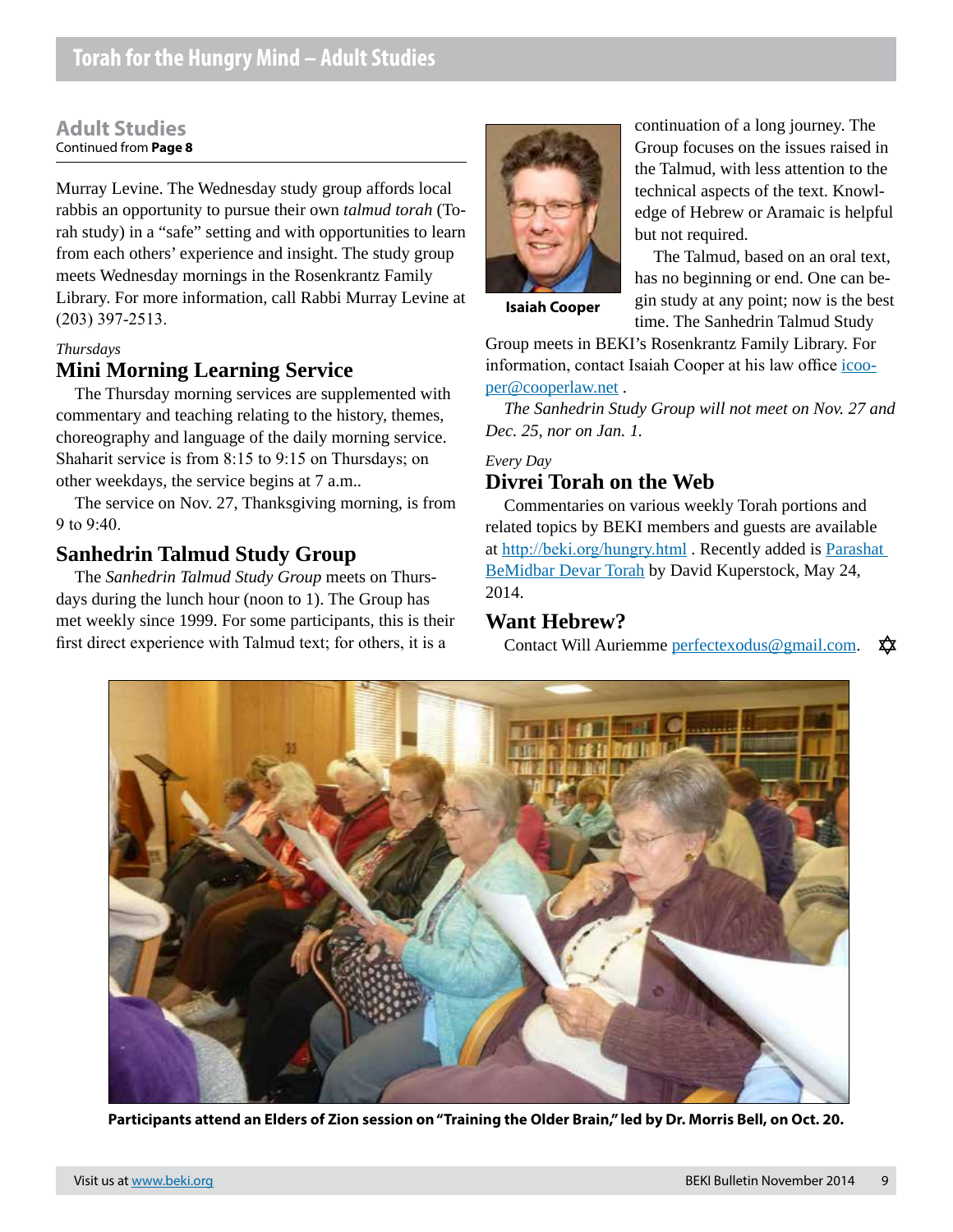

## **Child and Adolescent Health Care, L.L.C.**

A. Joseph Avni-Singer. M.D., FAAP Shari Storeygard, M.D., FAAP Carol Dorfman, M.D., FAAP New Haven, CT 06511 Fax (203) 785-1247

Shannon Martinello, M.D., FAAP

1 Bradley Road, Suite 102 WOODBRIDGE, CT 06525 (203) 397-1243 Fax (203) 397-1241

303 Whitney Avenue

(203) 776-1243



## **Hamden Hall Country Day School**

Educating students in PreSchool through Grade 12.

www.hamdenhall.org 203.752.2610 We celebrated National Mix It Up Day in October to foster greater respect and understanding among our students.

1108 Whitney Ave., Hamden, CT 06517











## *Many Generations*

*Kim Formica Genealogist*

*PO Box 1248 Orange, CT 06477 tel. 203/376.8551 [kimformica@optonline.net](mailto:kimformica@optonline.net)*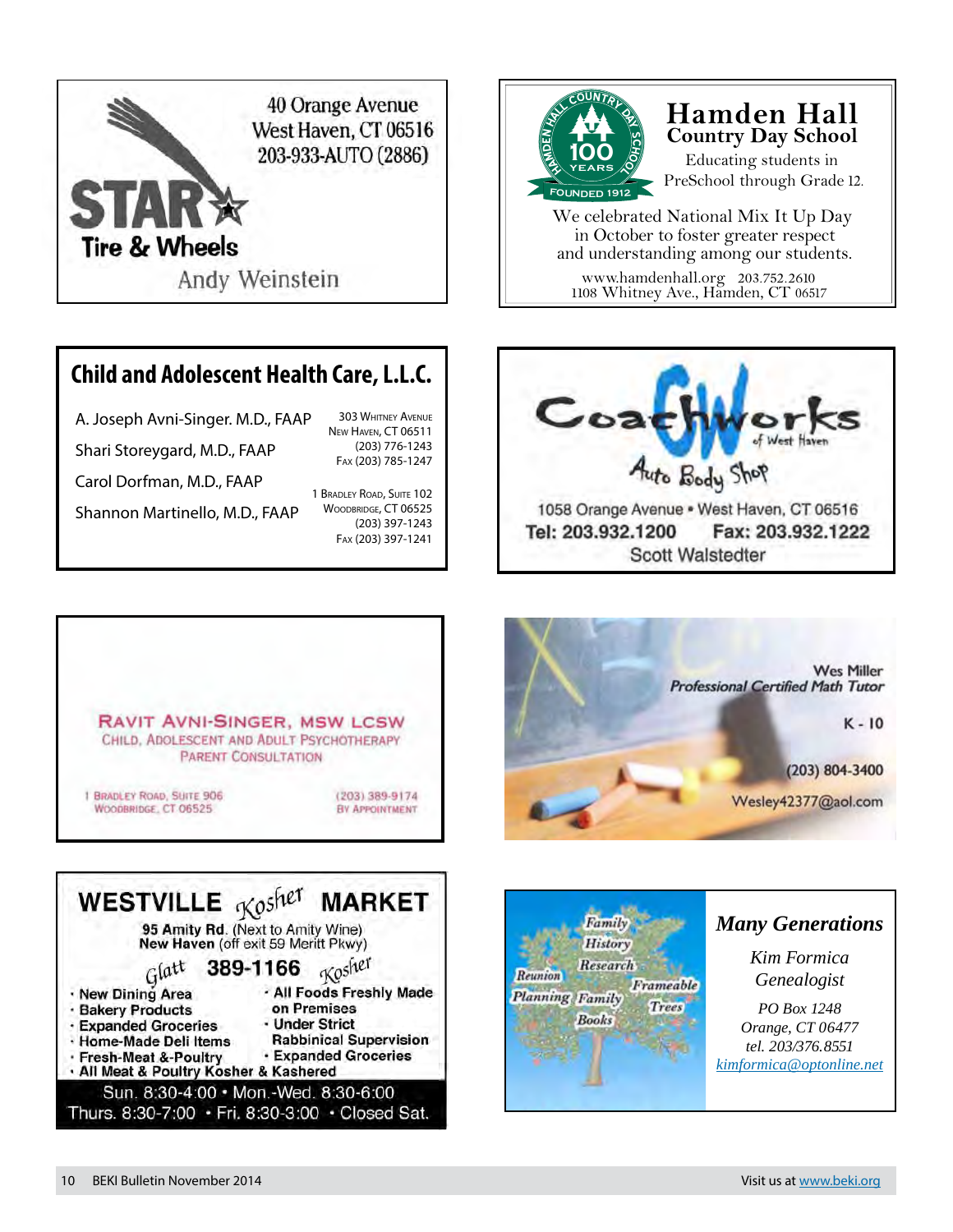









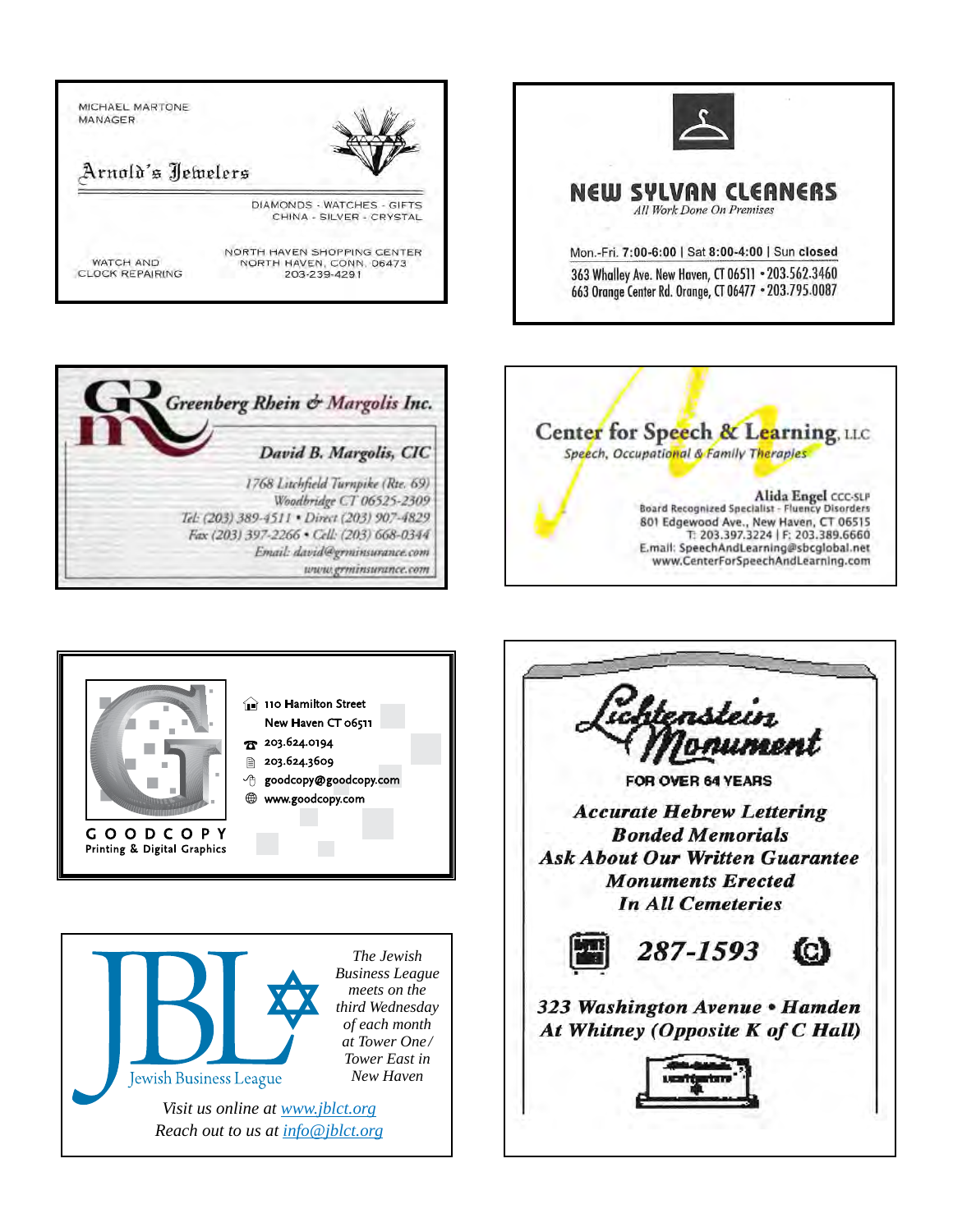

**More information on Cooperman's work is at http://jscooperman.com.**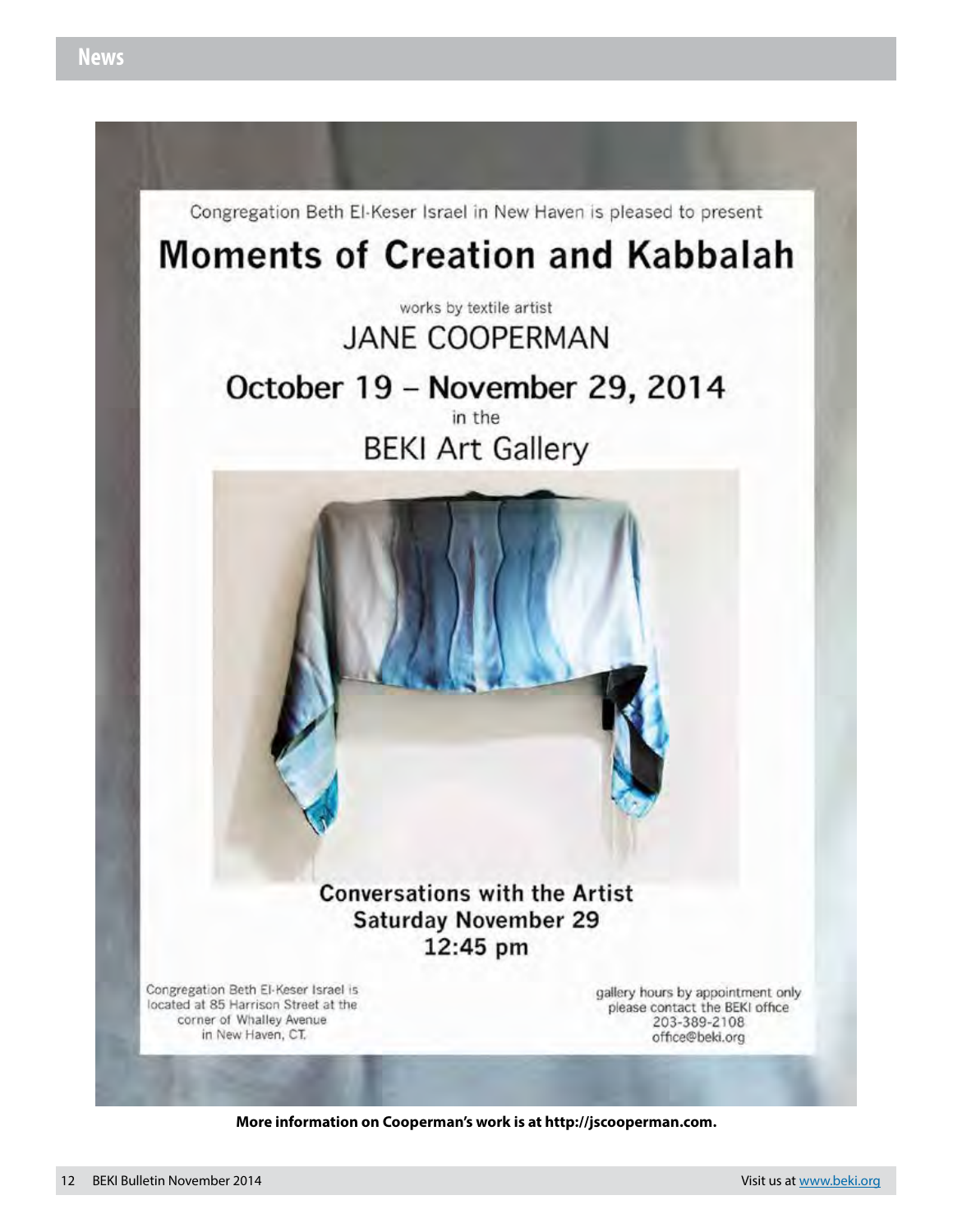

# THERE GOES THE NEIGHBORHOOD

In 1954, my grandfather Ed Tilsen and my father, Bob Tilsen, built 63 new homes in Minneapolis in what was the first new private housing development "available to Negro Americans on the 'open' market" (St. Paul *Recorder*, May 21, 1954, p. 1). In the post-war period, of the 9,568 single and two-family dwelling units built in Minneapolis, less than 20 were purchased by black families. Housing discrimination was considered the "number one problem" confronting the black population at that time, perhaps even more serious than employment discrimination.

In that era, housing discrimination was deeply entrenched. Most real estate boards had "in their code of ethics for members that it is not proper for them to sell or rent a home to a person who does not conform to the racial or religious pattern of the existing neighborhood." The FHA and Veterans Administration did not challenge this reality in the private market. Banks would not make loans to non-segregated projects. Leavitt "systematically excluded Negroes from all its developments on the eastern seaboard" (*Recorder*). Archie Givens, a real estate salesman, and in retrospect an outstanding community leader – and a relative of cousins on my mother's side – is credited with initiating the project and selling all of the units on an integrated basis.

Ed Tilsen had tried to build an integrated project in St. Paul in 1948 but the banks refused to finance it. He would not build according to the banks' requirement of segregation. But by 1954 he had figured out how to make it work – a feat of "salesmanship" and persuasion. For the Tilsens, it was more than a business opportunity (and was not in

the end particularly profitable). It was an issue of justice and common good. Housing discrimination and enforced segregation were simply repugnant practices, defying notions of common decency. As Jews in Minnesota they had experienced and understood discrimination. The impact of discrimination against blacks was more severe and forceful.

Back then, the real estate brokers, banks and builders gave what they thought were good reasons to enforce segregation. It protected white property owners' investments and the "quality" of the neighborhoods, and prevented blacks from buying properties that were sure to plummet in value (due to blacks moving in). It kept peace for blacks and whites alike by avoiding the inevitable conflict and violence of integration; who wants to provoke the Klan and other racist and violent agents? And indeed, some outspoken black people opposed integration out of fear of provoking violence and making matters worse.

It is with this American experience in mind that I view the current housing controversies in Jerusalem.

Jerusalem has its unique history and complex politics, and simple comparisons are not possible. Jerusalem faces a chronic shortage of affordable housing (for Jews, Arabs and everyone else), inequality in public services by neighborhood, the residency of a large number of non-citizens, and contention over numerous holy sites dear to the politically involved and perhaps also to the faithful.

The announcement of implementation of a plan (initi-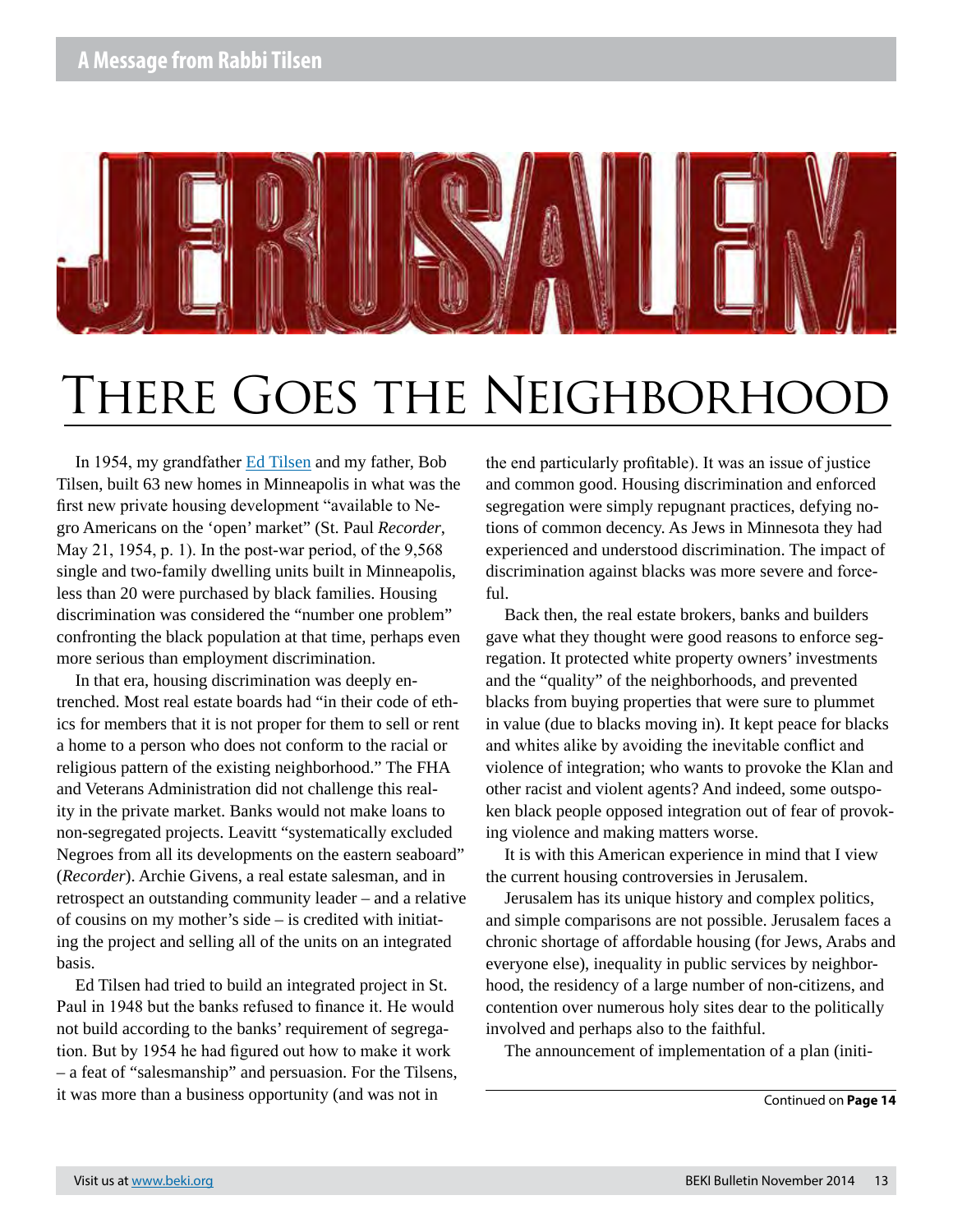## **A Message from Rabbi Tilsen**



#### **Neighborhood** Continued from **Page 13**

ated in the 1990s) for construction of modern housing units in the southern Jerusalem area known as Givat HaMatos (just across the street from Ramat Rachel and next to Beit Safafa) set off a firestorm of condemnation by the Belgians and other Europeans, claiming that this will somehow make peace impossible and end the prospects for a Palestinian State. The New York *Times* drones that "most of the world" considers this "illegal" (but can never provide a basis for this unwarranted approbation). Givat HaMatos is an area two-and-a-half times the size of the New Haven Green. The developers have tried to ensure that at least a quarter to half of the new units would be especially available for current (Arab) residents of the adjacent Beit Safafa neighborhood. There is no real reason on the ground why this construction should be objectionable, no legal basis of complaint in local or international law, and no reason that this small space in Jerusalem would interfere with Palestinian Arab national aspirations or actual economic or other interests. They complain that there is insufficient housing for Arabs, and they complain when such housing is built.

Similarly, the Europeans, State Department, Palestinian Authority and King of Jordan are freaking out because seven Jewish families have moved into homes they purchased in the Silwan neighborhood – bringing the Jewish proportion of residents up to a whopping 1 percent in that neighborhood. Given that many thousands of Arab residents live in predominantly Jewish neighborhoods of Jerusalem, it is not apparent what worthy principle these parties are promoting in raising their howls of objection. Even if one believes that Jerusalem is "occupied territory" subject to the rules of international law for belligerent occupation (an unsupportable proposition), then it would likely be criminal for the State of Israel to enforce pre-existing laws or impose new rules that allow such discrimination. In the light of municipal politics, encouraging more Jewish Jerusalemites to move to Silwan might improve the neighborhood's

chances of getting better pavement and trash collection.

Granted, some of the new Jewish residents might be there to make a point (like in Selma) or may be troublemaking "in-your-face" instigator-integrators or vandals (like in Hebron), but Jerusalem has been a multi-cultural Jewish-majority city for hundreds of years, with the exception of the nineteen years it was split under partial Jordanian occupation, when part of the city was off-limits to Jews (in violation of the armistice agreement). Jerusalem was never envisioned to be an "Arab City" or capital by the Allies after WWI, the League of Nations Mandate, or even the aborted United Nations partition plan of 1948. There is no particular legal or historical reason for people with democratic values to promote dividing Jerusalem to make a new Arab half-city, and even if one has that vision, there is no reason to insist the Arab areas be Jew-free, or that these particular areas should become "Arab territory." Whether such a plan for ceding territory to a new or existing Arab government would somehow promote peace is beyond my ability to forecast, although peace is a supreme value.

The only objection to this integration is that it provokes the "international community" and some local residents and offends Arab sensibilities. What are the principles at stake? Do we really want our State Department to complain that it is offensive for seven more Jewish families to live in Silwan or for the Government of Israel to allow the construction of integrated housing at Givat HaMatos? If we want to criticize and complain about the government, there is abundant cause, but in this instance such criticism is misplaced. I can't see how demanding that the Israeli government enforce segregation is a worthy cause. In the long run, peace will require people to accept the legitimacy of the Jewish commonwealth in Israel, which might even mean having a Jewish neighbor.

My emotional reaction and legal and political analysis is based on my family history, personal experiences, and cultural values. Others have different experiences, values and aspirations, and thus different perspectives. But this is my viewpoint, and I am sticking to it, until I change my mind.

₥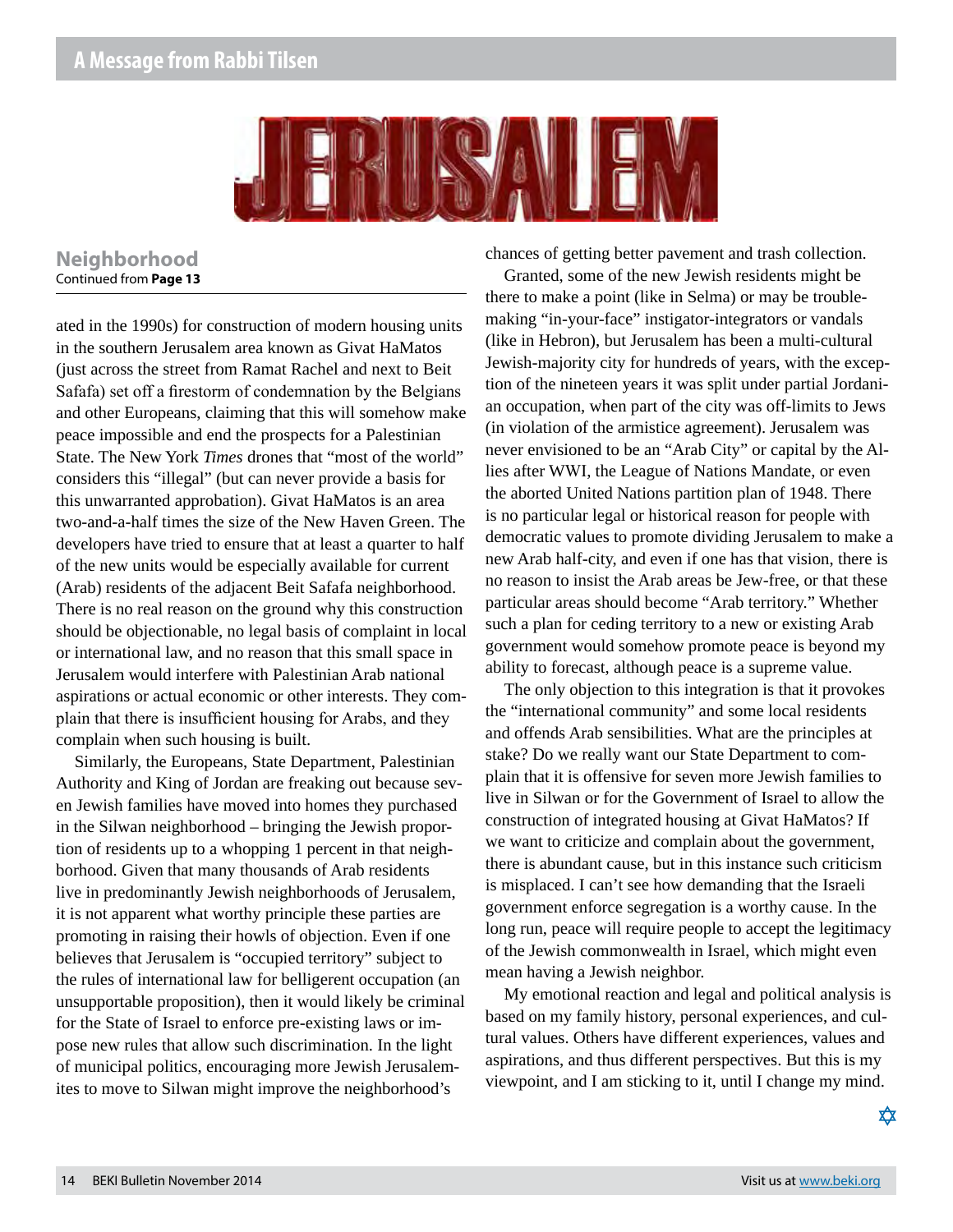# November 2014

8 Heshvan 5775 - 8 Kislev 5775

| Sunday                                                                                               | Monday                                                                                        | Tuesday                                                                             | Wednesday                                                                                                                                    | Thursday                                                                                              | Friday                                                       | Saturday                                                                                                                                                                                                 |
|------------------------------------------------------------------------------------------------------|-----------------------------------------------------------------------------------------------|-------------------------------------------------------------------------------------|----------------------------------------------------------------------------------------------------------------------------------------------|-------------------------------------------------------------------------------------------------------|--------------------------------------------------------------|----------------------------------------------------------------------------------------------------------------------------------------------------------------------------------------------------------|
|                                                                                                      |                                                                                               |                                                                                     |                                                                                                                                              |                                                                                                       |                                                              | 1<br>Lekh Lekha<br>Darshan: Bob Oakes<br>10:45am Children's<br>Programs<br>10:45am Shabbat Shalom<br><b>Torah Study</b><br>Qiddush: TBA<br>5:30pm Minha-Maariv<br>8 Heshvan                              |
| $\overline{2}$                                                                                       | 3                                                                                             | 4                                                                                   | 5                                                                                                                                            | 6                                                                                                     | 7                                                            | 8                                                                                                                                                                                                        |
| 9:00am Religious School<br>10:00am Habitat for<br>Humanity BEKI Build Day<br>(reservations required) | 7:45am Rashi Study Group<br>10:00am Yoga Hour                                                 | 6:30pn USY Lounge Night<br>7:30pm Israeli Dancing                                   | 9:00am Rabbi's Study<br>Group<br>4:00pm Religious School<br>5:00pm Benei Mitzva<br>Program                                                   | 12:00pm Talmud Study<br>Group                                                                         | Elijah Freiman Bar Mitzva<br>4:21pm (EST) Candle<br>Lighting | Vayera<br>Elijah Freiman Bar Mitzva<br>10:45am Children's<br>Programs<br>Qiddush: Freiman-Light<br>4:25pm (EST) Minha-<br>Maariv                                                                         |
| 9 Heshvan                                                                                            | 10 Heshvan                                                                                    | 11 Heshvan                                                                          | 12 Heshvan                                                                                                                                   | 13 Heshvan                                                                                            | 14 Heshvan                                                   | 15 Heshvan                                                                                                                                                                                               |
| 9                                                                                                    | 10                                                                                            | 11                                                                                  | 12                                                                                                                                           | 13                                                                                                    | 14                                                           | 15                                                                                                                                                                                                       |
| 9:00am Religious School                                                                              | 7:45am Rashi Study Group<br>10:00am Yoga Hour<br>7:30pm Executive Board<br>Meeting (off-site) | Office Closed/Veterans'<br>Day<br>6:30pm USY Lounge Night<br>7:30pm Israeli Dancing | 9:00am Rabbi's Study<br>Group<br>4:00pm Religious School<br>5:00pm Benei Mitzva<br>Program<br>7:00pm Social<br>Action/Tikkun Olam<br>meeting | 12:00pm Talmud Study<br>Group                                                                         | 4:14pm Candle Lighting                                       | <b>Haye Sarah</b><br>10:45am Children's<br>Programs<br>10:45an Shabbat Shalom<br><b>Torah Study</b><br>Qiddush: Sela<br>4:15pm Minha-Maariv                                                              |
| 16 Heshvan                                                                                           | 17 Heshvan                                                                                    | 18 Heshvan                                                                          | 19 Heshvan                                                                                                                                   | 20 Heshvan                                                                                            | 21 Heshvan                                                   | 22 Heshvan                                                                                                                                                                                               |
| 16<br>9:00am Religious School                                                                        | 17<br>7:45am Rashi Study Group<br>10:00am Yoga Hour                                           | 18<br>7:30pm Israeli Dancing                                                        | 19<br>9:00am Rabbi's Study<br>Group<br>4:00pm Religious School<br>5:00pm Benei Mitzva<br>Program                                             | 20<br>12:00pm Talmud Study<br>Group                                                                   | 21<br>4:09pm Candle Lighting                                 | 22<br><b>Toledot</b><br>Preceding Rosh Hodesh: I<br><b>Samuel</b><br>10:45am Children's<br>Programs<br>Qiddush: TBA<br>4:10pm Minha-Maariv<br>4:30pm Motzei Shabbat<br>Party (reservations<br>preferred) |
| 23 Heshvan                                                                                           | 24 Heshvan                                                                                    | 25 Heshvan                                                                          | 26 Heshvan                                                                                                                                   | 27 Heshvan                                                                                            | 28 Heshvan                                                   | 29 Heshvan                                                                                                                                                                                               |
| 23<br>Rosh Hodesh<br><b>Numbers</b><br>9:00am Religious School                                       | 24<br>7:45am Rashi Study Group<br>10:00am Yoga Hour                                           | 25<br>5:30pm-7:00pm USY Pie<br>Pick-up<br>7:30pm Israeli Dancing                    | 26<br>No Religious School<br>No Benei Mitzva Program                                                                                         | 27<br>Office Closed/Thanksgiving Office Closed<br>9:00am Shaharit<br>No afternoon/evening<br>services | 28<br>4:06pm Candle Lighting                                 | 29<br>Vayetze<br>10:45am Children's<br>Programs<br>10:45am Shabbat Shalom<br><b>Torah Study</b><br>Qiddush: Tova Benson-<br>Tilsen Fund for Animal<br>Welfare<br>4:10pm Minha-Maariv                     |
| 1 Kislev                                                                                             | 2 Kislev                                                                                      | 3 Kislev                                                                            | 4 Kislev                                                                                                                                     | 5 Kislev                                                                                              | 6 Kislev                                                     | 7 Kislev                                                                                                                                                                                                 |
| 30<br>No Religious School<br>8 Kislev                                                                |                                                                                               |                                                                                     |                                                                                                                                              |                                                                                                       |                                                              |                                                                                                                                                                                                          |

**Sundays** 9 a.m. Shaharit 5:45 p.m. Maariv **Tuesdays** 7 a.m. Shaharit 5:45 p.m. Maariv

**Wednesdays**

7 a.m. Shaharit 5:45 p.m. Maariv **Thursdays**

8:15 a.m. Shaharit 5:45 p.m. Maariv

**Fridays** 7 a.m. Shaharit 6 p.m. Qabbalat Shabbat **Saturdays** 9:15 a.m. Shaharit Before sunset: Minha